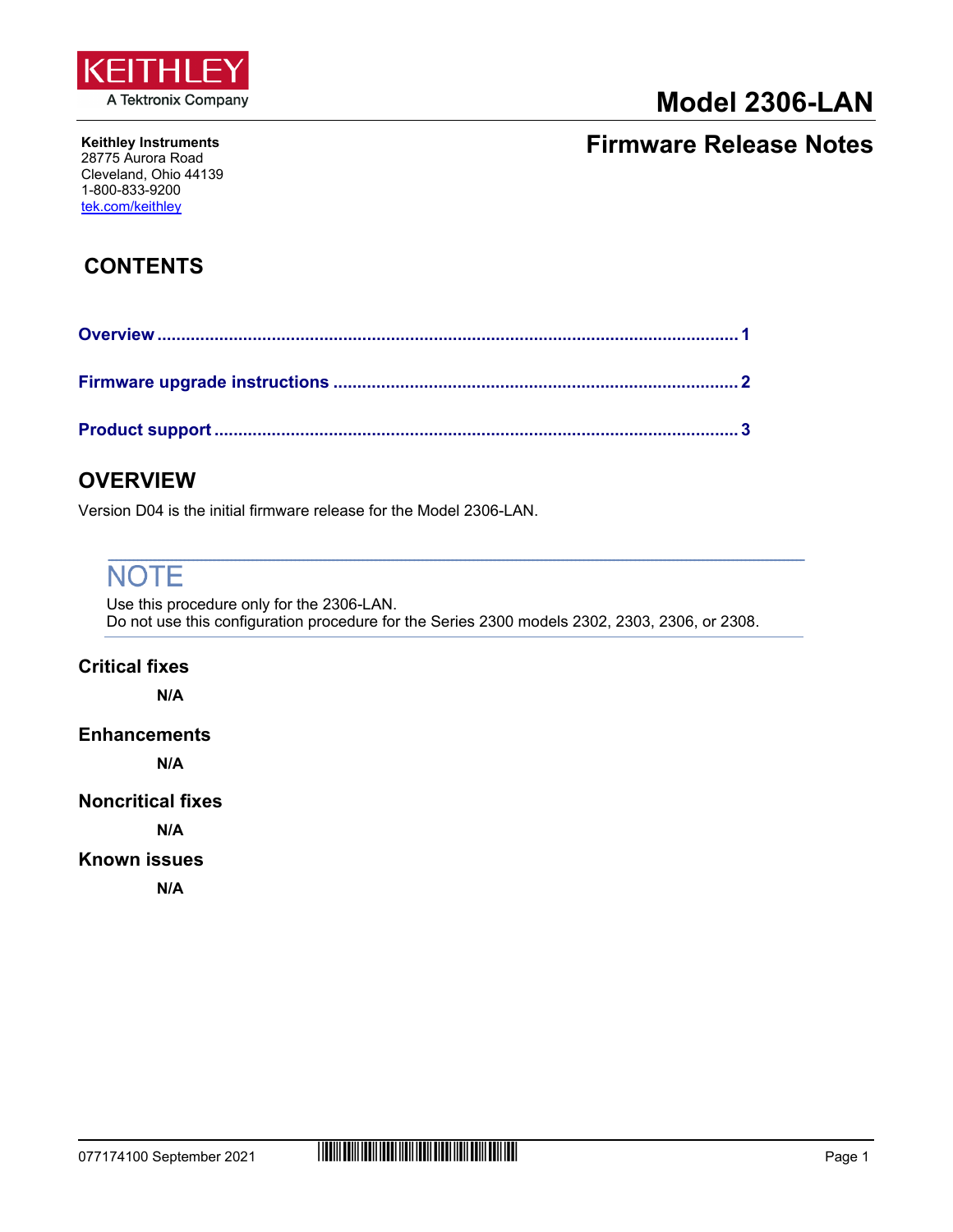## <span id="page-1-0"></span>**FIRMWARE UPGRADE INSTRUCTIONS**

Download the 2306-LAN Configuration Tool from the [Product Support and Downloads web page](https://www.tek.com/product-support) (*[tek.com/product](https://www.tek.com/product-support)[support](https://www.tek.com/product-support)*). This tool provides the interface needed to upgrade the firmware and set up the 2306-LAN IP address, netmask, gateway, and port from a computer. Once the executable file for the configuration tool has been downloaded to your computer, follow the steps below to install and use the tool.

You will also need to download the firmware you want to install on your Model 2306-LAN instrument from the [Product Support and Downloads web page](https://www.tek.com/product-support) (*[tek.com/product-support](https://www.tek.com/product-support)*).

For LAN configuration information, see [LAN configuration.](#page-0-1)

# NOTF

Use this procedure only for the 2306-LAN.

Do not use this configuration procedure for the Series 2300 models 2302, 2303, 2306, or 2308.

Connect a LAN cable from your computer to the LAN port on the rear panel of the 2306-LAN. Set the computer IP address (192.168.0.3) and the Subnet mask (255.255.255.0), and set the instrument IP address (192.168.0.2).

#### *To use the LAN Configuration Tool:*

- 1. Double-click the **2306-LAN Configuration Tool.exe** file.
- 2. Click **Firmware Upgrade** (see the following figure).



#### **Figure 1: 2306-LAN Firmware Upgrade**

- 3. Select Local IP to your computer IP address (192.168.0.3) Refer to the following figure.
- 4. Click **Scan**. The IP information of the instrument is displayed (the default IP is 192.168.0.2).
- 5. Click **Select Fw** to choose the firmware file saved on your computer.
- 6. Click **Fw Upgrade** to proceed.